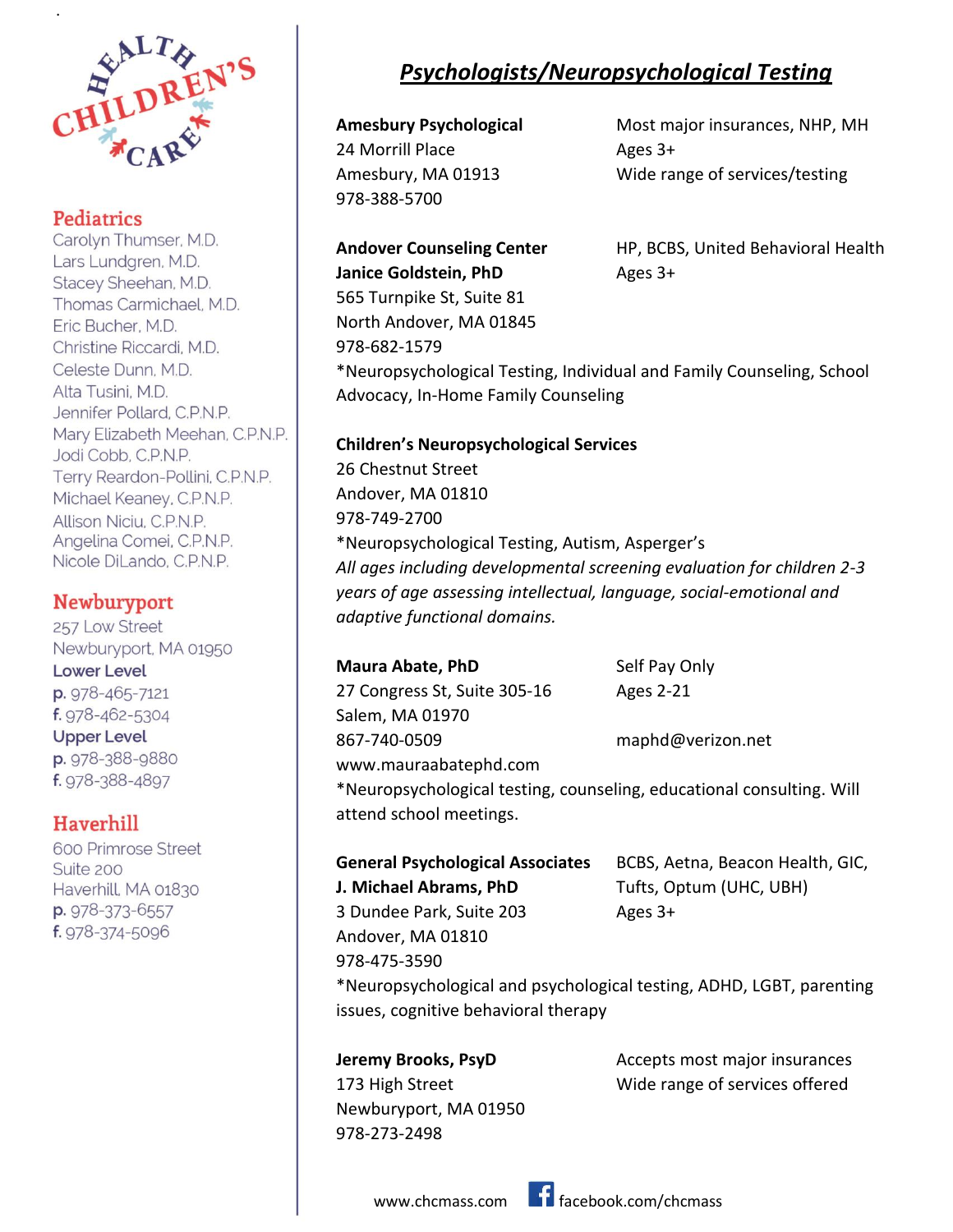

.

Carolyn Thumser, M.D. Lars Lundgren, M.D. Stacey Sheehan, M.D. Thomas Carmichael, M.D. Eric Bucher, M.D. Christine Riccardi, M.D. Celeste Dunn, M.D. Alta Tusini, M.D. Jennifer Pollard, C.P.N.P. Mary Elizabeth Meehan, C.P.N.P. Jodi Cobb, C.P.N.P. Terry Reardon-Pollini, C.P.N.P. Michael Keaney, C.P.N.P. Allison Niciu, C.P.N.P. Angelina Comei, C.P.N.P. Nicole DiLando, C.P.N.P.

## **Newburyport**

257 Low Street Newburyport, MA 01950 **Lower Level** p. 978-465-7121  $f.978 - 462 - 5304$ **Upper Level** p. 978-388-9880 f. 978-388-4897

#### Haverhill

600 Primrose Street Suite 200 Haverhill, MA 01830 p. 978-373-6557 f. 978-374-5096

**General Psychological Associates** BCBS **Courtney Vareshi, PhD** 3 Dundee Park, Suite 203 Andover, MA 01810 \*Neurological testing, Anxiety, ADHD, behavioral issues

Laura Goldberg, PhD BCBS 8 Harris Street Ages 3+ Newburyport, MA 01950 978-499-9940 www.drlauragolberg.com \*Neuropsychological testing, school issues, Anxiety, Depression, Autism, parenting behavioral issues

**Joann Frankhouser, PsyD** BCBS **Millyard Health Collaborative** Ages 6+ 5 Market Square, Suite 204 Amesbury, MA 01913 978-388-3343 \*Psychodynamic psychotherapy, play therapy, neuropsychological testing, executive functioning

**Mark Hanson, PhD** Aetna, BCBS, BMC, Fallon, UHC, HP 130 Centre St, Suite 6 Danvers, MA 01923 978-777-1088

**Scott Howard, PsyD** MBHP (some MH), Contact office **Howard Learning Assessment Services** 23 Green Street Newburyport, MA 01950 978-465-2999 neuropsycheval@aol.com \*Dyslexia, nonverbal learning, developmental disorders, neuropsychological testing

**Dawn Huebner, PhD** Contact for insurance coverage 2 Franklin Street Ages 3+ Exeter, NH 03833 *Author of several books re: Anxiety* 603-778-0408 www.dawnhuebnerphd.com \*Parent coaching, cognitive behavioral therapy, Anxiety, anger management, sleep, PANDAS, OCD

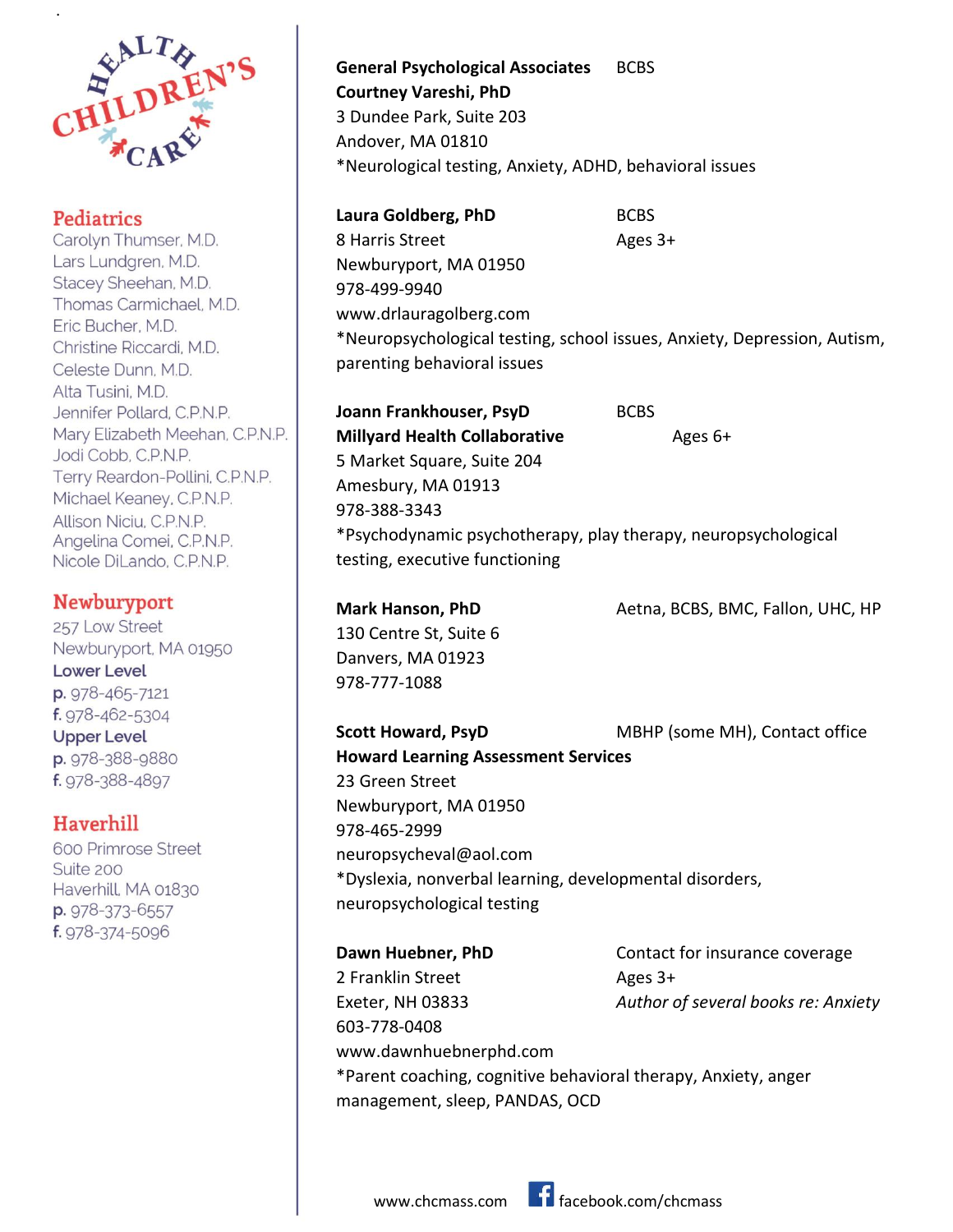

.

Carolyn Thumser, M.D. Lars Lundgren, M.D. Stacey Sheehan, M.D. Thomas Carmichael, M.D. Eric Bucher, M.D. Christine Riccardi, M.D. Celeste Dunn, M.D. Alta Tusini, M.D. Jennifer Pollard, C.P.N.P. Mary Elizabeth Meehan, C.P.N.P. Jodi Cobb, C.P.N.P. Terry Reardon-Pollini, C.P.N.P. Michael Keaney, C.P.N.P. Allison Niciu, C.P.N.P. Angelina Comei, C.P.N.P. Nicole DiLando, C.P.N.P.

## **Newburyport**

257 Low Street Newburyport, MA 01950 **Lower Level** p. 978-465-7121 f. 978-462-5304 **Upper Level** p. 978-388-9880 f. 978-388-4897

#### Haverhill

600 Primrose Street Suite 200 Haverhill, MA 01830 p. 978-373-6557 f. 978-374-5096

Peter Litwin, PsyD<br>
Aetna, BCBS, Cigna, HPHC 12 Market Square, Suite 6 Ages 10+ Amesbury, MA 01913 978-388-0799 \*Anxiety, Depression, Asperger's

**Julia Morgan, PsyD** Private Pay, BCBS **Kelley Knoch, PhD** Ages 4-17 36 Woburn St, Suite 6 Reading, MA 01867 978-276-9622 \*Autism, Childhood Development

**Madeleine Nathan, PhD** BCBS 76 Hanover Street Ages 4-18 Newbury, MA 01951 978-499-2323 \*Neuropsychological evaluations, developmental issues, executive functioning, cognitive behavioral training

**Portsmouth Neuropsychology Ctr.** Self Pay **Laura Rubin, PhD** Ages 3+ 501 Islington St, 1F Portsmouth, NH 03801 603-433-0800 www.portsmouthneuro.com \*Neuropsychological evaluations, Autism, ADHD, head injuries, learning disabilities, mental health, psychotherapy, cognitive behavioral therapy (CBT)

**Karen Postal, PhD** 166 North Main St. Suite 3B Andover, MA 01810 978-475-2025 \*Neuropsychological evaluations, head trauma, concussions, learning disabilities

**Seacoast Mental Health Center** Anthem, BCBD, HP, NHHF 30 Prospect Street Ages 3+ Exeter, NH 03833 603-772-2710 \*Neuropsychological evaluations, counseling